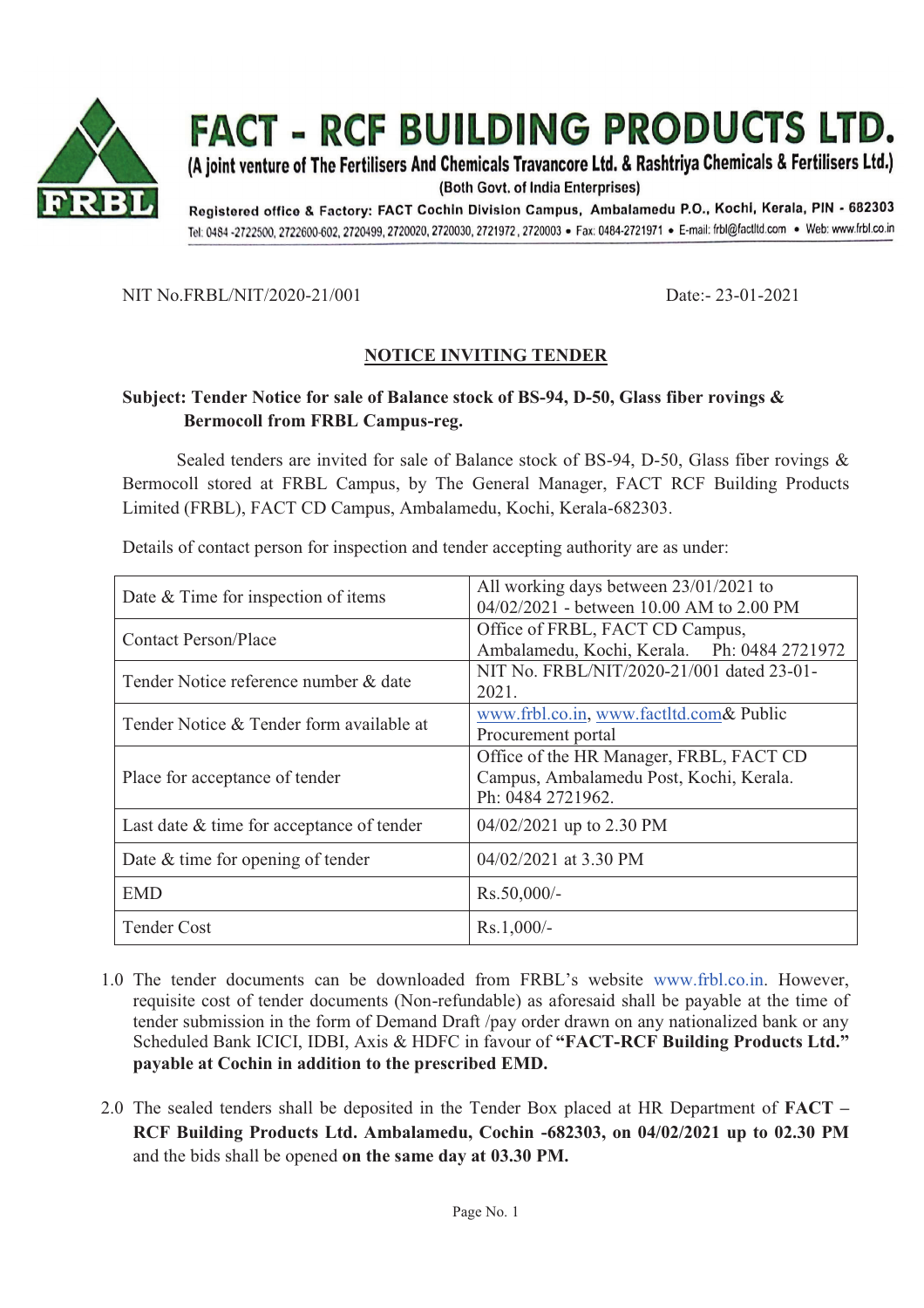

(A joint venture of The Fertilisers And Chemicals Travancore Ltd. & Rashtriya Chemicals & Fertilisers Ltd.) (Both Govt. of India Enterprises)

Registered office & Factory: FACT Cochin Division Campus, Ambalamedu P.O., Kochi, Kerala, PIN - 682303 Tel: 0484-2722500, 2722600-602, 2720499, 2720020, 2720030, 2721972, 2720003 · Fax: 0484-2721971 · E-mail: frbl@factltd.com · Web: www.frbl.co.in

- 3.0 The Earnest Money **Rs.50,000/-** as specified for work shall be submitted in the form of Demand Draft/ pay order from any Nationalized bank or any Scheduled Bank in favour of **"FACT – RCF Building Products Ltd.", payable at Cochin.**
- 4.0 FACT RCF Building Products Limited (FRBL) reserves the right to accept or reject any or all tenders in part or full without assigning any reasons thereof.
- 5.0 Bidder may inspect the above said materials, as per the stipulated dates & time mentioned above.
- 6.0 The rates for items shall quoted by the bidder separately as per the tender document. The comparison of quoted rate will be done item wise and item shall be sold to the highest rate quoted bidder of each item individually either full quantity or quoted quantity subject to the minimum quantity purchase policy as per NIT. In case balance quantity is available in any of the items after sale to "H1" agency, then the quoted/ available quantity will be sold to "H2", "H3", "H4" so on at the finalised rate of "H1" as per the above sequence till the entire quantity is exhausted.
- 7.0 The rates quoted are considered as exclusive of GST/any applicable statutory fee, and the bidder is to liable to pay the GST/any applicable statutory fee in addition to the quoted rate.
- 8.0 The bids are invited for four items (Details of items are enclosed as annexure-1) separately and each item is considered for individual sale and bids may be accepted for partial sale items, subject to the minimum quantity purchase policy as per NIT.
- 9.0 The Quantity of tendered item will be measured during the sale on as is where is basis.
- 10.0 Details of items is given as annexure "1"'
- 11.0 FRBL also reserves the right to accept the offers from amongst more than one bidder at H-1's accepted rates, terms and conditions, in case the quoted quantity of "H1" is less than the available quantity. The other bidders have to accept the "H1"'s finalized rate for the balance quantity, if they intent to purchase the same.
- 12.0 Subject to the term and conditions set out herein, sale shall be made to the HIGHEST BIDDER on **"AS IS WHERE IS CONDITION" and "NO COMPLAINT BASIS."** The Seller does not undertake any responsibility to procure any permission/license etc. in respect of the tender items offered for sale.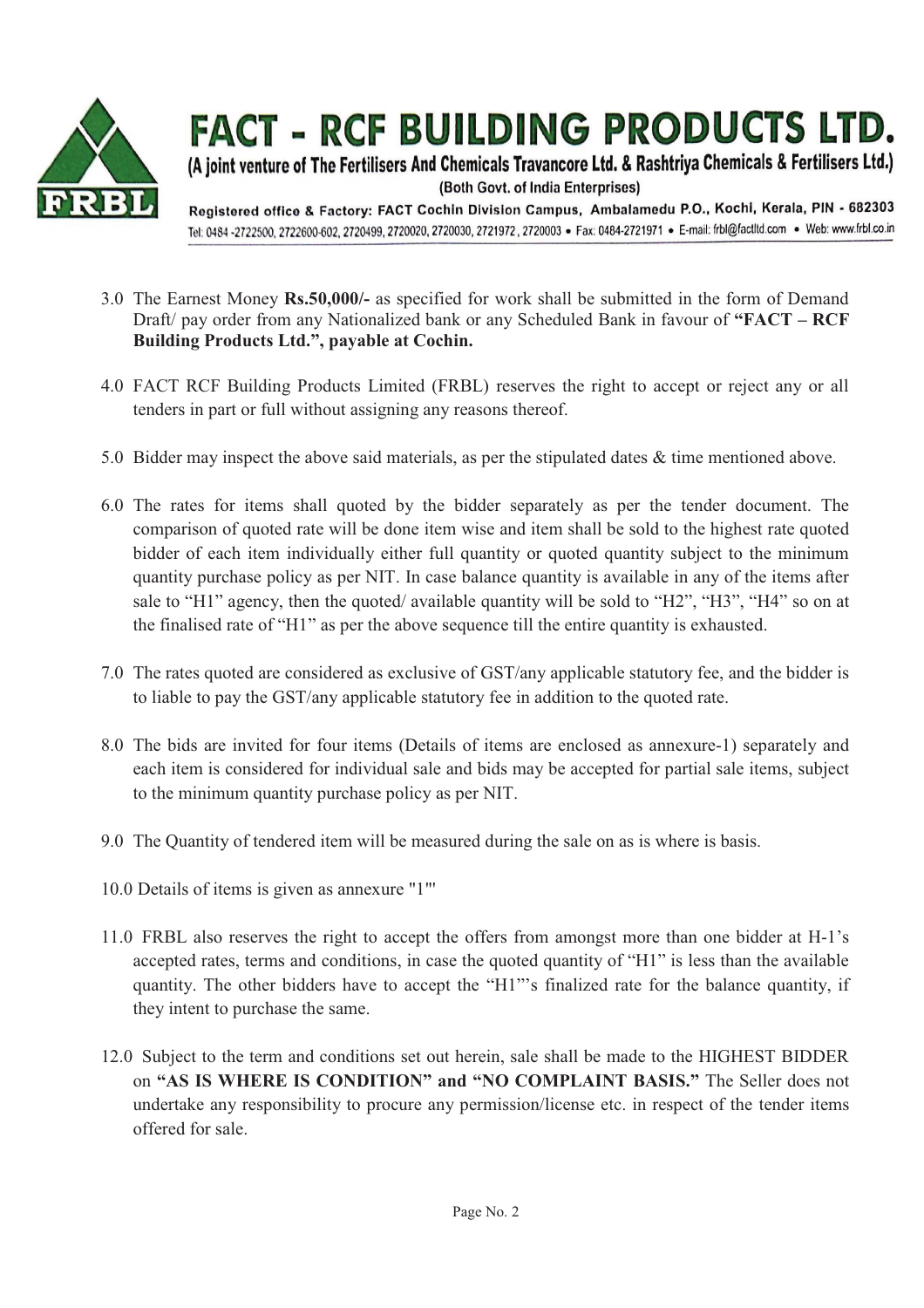

(A joint venture of The Fertilisers And Chemicals Travancore Ltd. & Rashtriya Chemicals & Fertilisers Ltd.) (Both Govt. of India Enterprises)

Registered office & Factory: FACT Cochin Division Campus, Ambalamedu P.O., Kochi, Kerala, PIN - 682303 Tel: 0484-2722500, 2722600-602, 2720499, 2720020, 2720030, 2721972, 2720003 · Fax: 0484-2721971 · E-mail: frbl@factltd.com · Web: www.frbl.co.in

- 13.0 SELLER reserves the right to modify and amend the terms & conditions and announce the same at any time before the tender concludes. Announcements during the tender on the website including announcement of any additional conditions OR correction and/or additions or deletions of items being offered for sale are being done with the consent and knowledge of the seller, and it is binding on the bidder.
- 14.0 Participation and bidding in this Tender shall be treated as conclusive evidence of the fact that the bidder has inspected the Tender items and the documents pertaining to it and is satisfied in all respects regarding quantity, quality, condition of the Tender items, taxes and duties, and other extraneous factors will apply. It shall also imply that the bidder has carefully gone through and understood the terms and conditions of Tender including the amendments if any, prevailing at the time of Tender. Seller will not entertain any complaints or objections once Bid is placed.
- 15.0 The successful bidder has to make **full payment** in the form NEFT/RTGS transactions to the FRBL Account directly within five working days after confirmation, failing which the offer is liable to be cancelled. The materials can be lifted only after making the full payments.
- 16.0 No item, once sold to the successful bidder shall be taken back by FRBL on any condition whatsoever.
- 17.0 Seller M/s.FRBL, does not give warranty or guarantee of the quality, quantity, measurement, condition Chemical composition of each individual item/s or lot/s that form the tender property and about its "End Use" or fitness for a particular purpose.
- 18.0 The successful bidder, on their own cost, will also be required to make their own arrangement for, loading, packing, transport, labour etc for lifting the disposed items. Also all the required insurance for the labours/vehicle and consignment towards loading/transport shall be arranged by the bidder.
- 19.0 The successful bidder will be required to lift all the items from the disposal site within ten days after the payment of the balance amount, on failure to do so FRBL shall have the right to forfeit the entire amount of the bidder and dispose of the items through the alternate bidders/ any other agency.
- 20.0 Bidder must enclose copy of address proof (voter l-card/ Aadhar card/ Driving License etc.), bank account details and PAN card along with the bid.
- 21.0 The successful bidder shall be fully responsible to observe the labour safety provisions. No Labour below the age of 18 years shall be employed on the work.